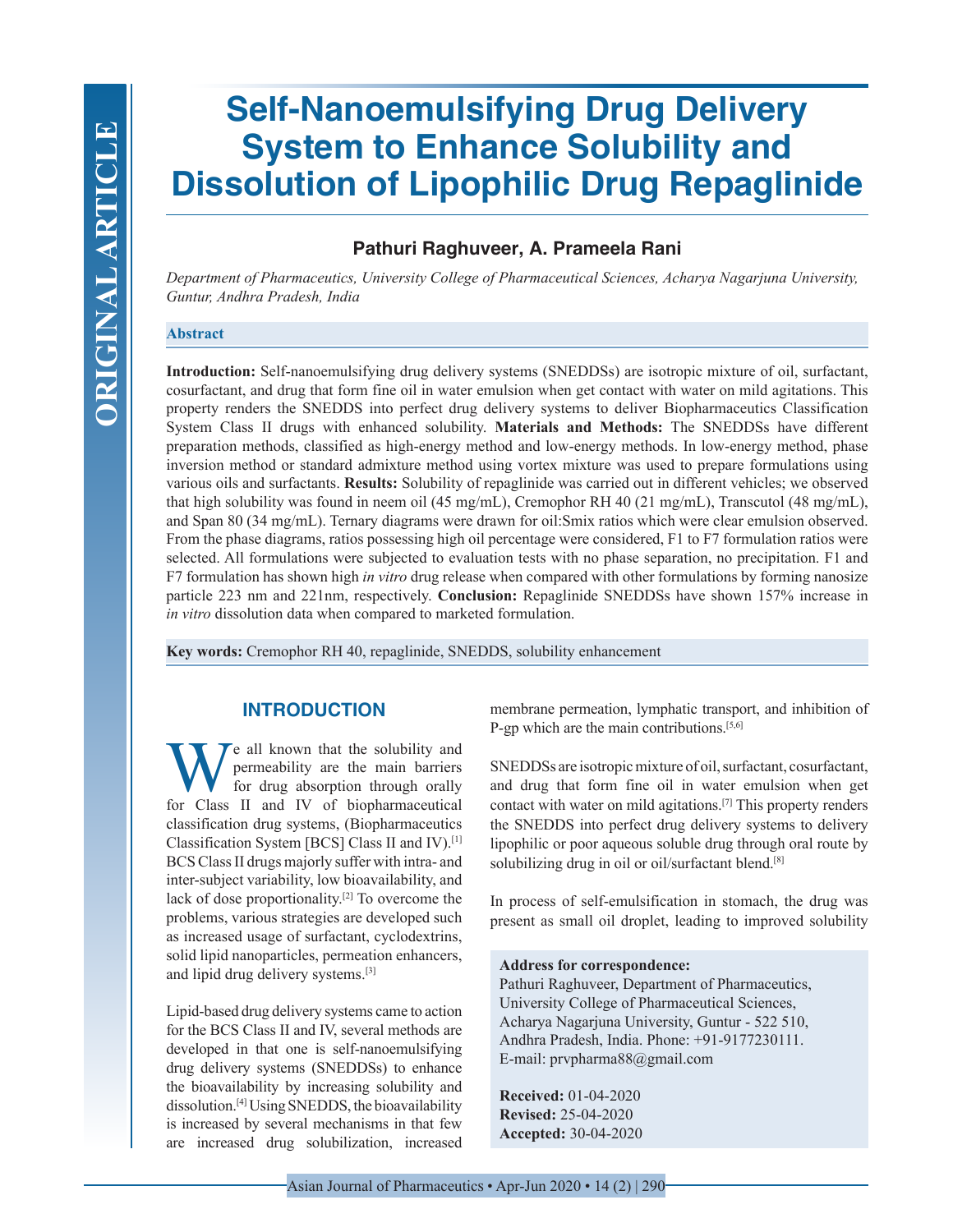their by increasing dissolution through providing a large interfacial area for portioning the drug between oil and gastrointestinal tract (GIT) fluids.[9] Other advantages of SNEDDS are increased stability of drug and had a chance to supply the finished product into capsule dosage form.<sup>[4]</sup> The drugs which having rate limiting step as absorption, lipidbased drug delivery systems have a possibility for enhancing rate and extent of drug absorption and reproducible plasma concentration profile can be obtained.<sup>[10,11]</sup>

Repaglinide was approved by Food and Drug Administration in 1997. It is carbamoylmethyl benzoic acid derivative and nateglinide, a Dphenylalanine derivative, according to classification, it belongs to oral hypoglycemic agents known as the meglitinide analogs. We all known that diabetes is classified into two types: Type I and Type II. It was particularly developed to control meal-related glucose fluctuations in patients diagnosed in type 2 diabetes. They control glucose level by stimulating insulin secretion.[12]

The main objective is to design, formulate, and evaluate SNEDDS using repaglinide as drug to increase the solubility and dissolution profile.

# **MATERIALS AND METHODS**

#### **Materials**

Repaglinide was obtained as gift sample from Aurobindo Pharma, Vizag, Andhra Pradesh. Neem oil was purchased from Shree Biotech and Inputs, Mandsaur, Madhya Pradesh. Corn oil was obtained from Deve Herbes, Delhi. Cremophor RH 40 was purchased from Yarrow Chemicals Pvt. Ltd., Mumbai. Brij 35 and Span 80 were obtained from Loba Chemicals, Mumbai. Transcutol P was purchased from Avra Synthesis, Hyderabad.

## **Methods**

#### *Solubility*

The solubility of repaglinide in various oils, surfactant, and cosurfactant was done. An excess amount of drug was dissolved in 2 ml of oil, surfactant, and cosurfactant individually in a screw-capped vials. These vials are subjected to mixing for 72 h. After completion of time, the oil was subjected to centrifuge at 2500 rpm for 20 min. The supernatant was taken and diluted with methanol subjected to ultraviolet (UV).<sup>[13]</sup>

#### *Construction of ternary phase diagrams*

Using ternary diagrams, we can obtain self-nanoemulsifying region with ratio of oil and surfactant to form nanoemulsion. Ratios of self-nanoemulsifying region form nanoemulsion spontaneously with dilution under gentle agitation. The ternary phase diagram was constructed by water titration method. The diagram was constructed by giving input of S-mix ratio and oil concentrations obtained from preliminary trails conducted from S-mix ratio 1:1 to 1:9 and 2:1 to 9:1 mixed with 0.1 mL of oil, diluted with water the ratios which form clear nano solution without any coalescence of oil are considered as good ratios. This diagram helps to get good emulsifying ratios for nanoemulsion.<sup>[14]</sup>

## *Preparation of SNEDDS*

The preparation was done under normal room temperature. This method was developed by Forgreini. SNEDDSs were prepared using screened ratios obtained from ternary diagrams to measure accurately oil, surfactant, and cosurfactant. Drug was dissolved in oil and mixed with surfactant mixture kept on cyclo mixture with optimum Rpm for few minutes up to clear solution<sup>[15]</sup>

## **Characterization**

### *Percent transmittance*

Repaglinide SNEDDSs were reconstituted with distill water and the resulting nanoemulsion was subjected to visual observation for any turbidity. The formed nanoemulsion was measured percent transmittance using UV spectrophotometer at 638.2 nm using against distill water as blank.[16]

#### *Self-emulsification time (SET)*

The undiluted SNEDDSs were used to perform selfemulsification time. In this test, we are using dissolution apparatus type II. Dissolution vessel was filled with 500 mL of distill water at temperature of 37°C and maintain agitation at 50 Rpm. The time required to form nanoemulsion was noted. According to time and appearance of solution, they are classified into five grades from Grade A to Grade E.<sup>[17]</sup>

- A: Rapidly forming (within 1 min) nanoemulsion, having a clear or bluish appearance.
- B: Rapidly forming slightly less clear emulsion having a bluish-white appearance.
- C: Fine milky emulsion that formed within 2 min.
- D: Dull, grayish-white emulsion having slightly oily appearance that is slow to emulsify (longer than 2 min).
- E: Formulation, exhibiting either poor or minimal emulsification with large oil globules present on the surface.

Grade A and B formulation will remain as nanoemulsion when dispersed in GIT, while formulation falling in Grade C could be recommended for SEDDS formulation.[18,19]

## *Phase separation*

The reconstituted SNEDDS was subjected to centrifuge at 3000 Rpm for 30 min. The formulation was checked any phase separation, creaming, and cracking. Failed formulations were rejected because they are instable in nature.[20]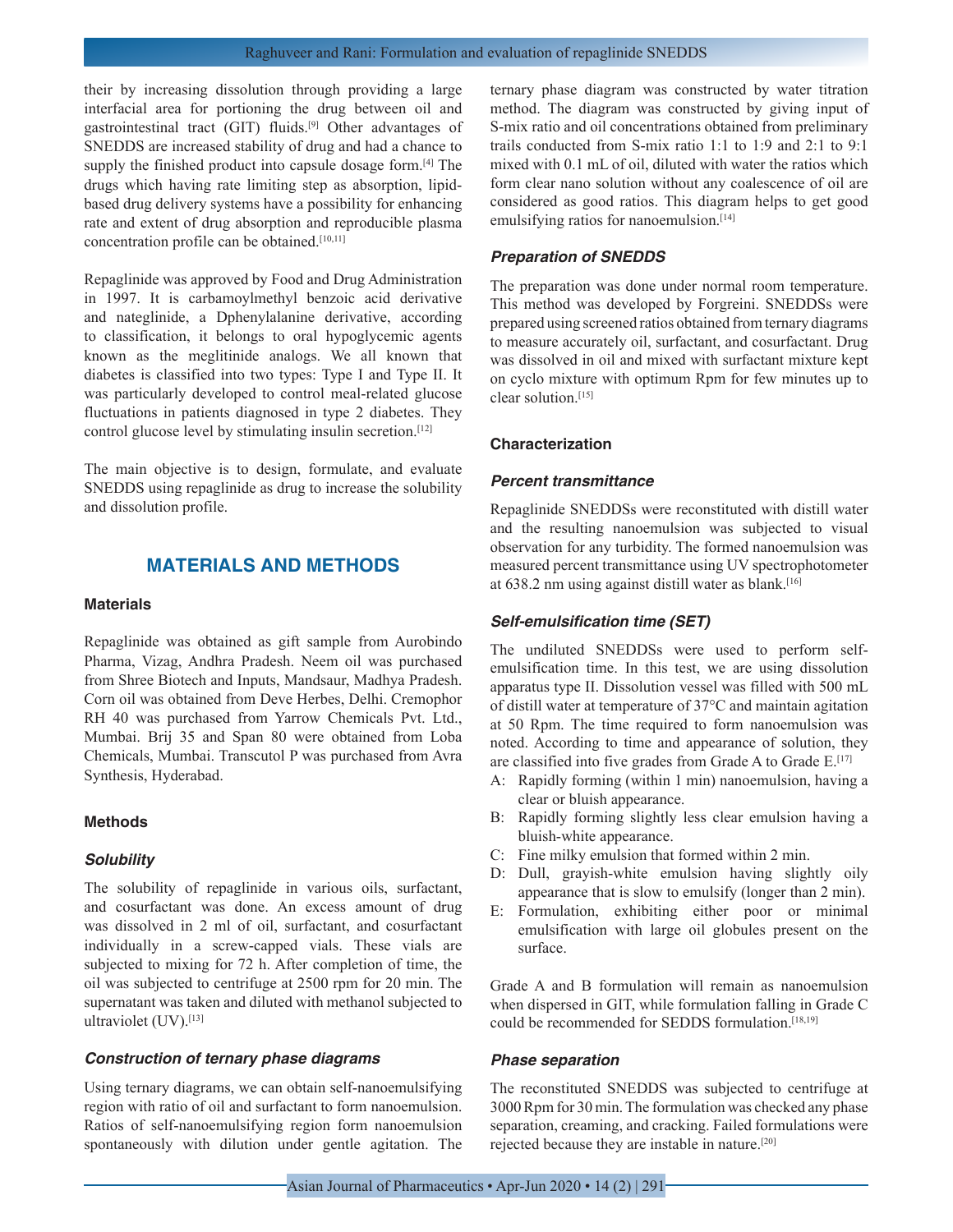## **Optical clarity**

The reconstituted SNEDDS was subjected to optical clarity for 24 h. After formation of nanoemulsion, optical clarity was checked using UV at 0, 12, and 24 h at 638.2 nm using water as blank. The formulations form any turbidity they are rejected.[21]

## **Cloud point**

The screened formulations are diluted in water in ratio 1:100 and placed in a water bath. Increase the temperature of water bath, while heating gentle agitation was provided by glass rod. At which temperature, the cloudiness appearance was measured.<sup>[22]</sup>

## **Dispersibility**

In this dispersibility test, the undiluted form of SNEDDS is filled in capsule. The efficiency of self-emulsification was assessed using a standard USP XXII dissolution apparatus 2.[23] A 1 mL of each formulation was added to 500 mL of distilled water, 0.1 N HCl, and 6.8 phosphate buffers (PB) at  $37 \pm 0.5$ °C. A standard stainless steel dissolution paddle rotating at 50 rpm provided gentle agitation.<sup>[24]</sup> According to the appearance of solution, they are classified into five grades from Grade A to Grade E.

Grade A and B formulation will remain as nanoemulsion when dispersed in GIT, while formulation falling in Grade C could be recommended for SEDDS formulation.[18]

## **Particle size and polydispersibility index (PDI)**

The average droplet size and PDI of SNEDDSs were measured by photon correlation spectroscopy using a Malvern Zetasizer (Nano ZS90, Malvern Instruments Ltd., UK) with a 50 mV laser. The formulation (0.1 mL) was dispersed in 100 mL of water under gentle stirring in a glass beaker. A 1 mL aliquot was withdrawn and added into a sample cell for droplet size measurement.

## *In vitro* **drug release profile**

The SNEDDSs were subjected to *in vitro* drug release profile to identify the drug release pattern. *In vitro* drug release study was carried out for screened formulation, marketed drug, and pure drug by conventional method. HPMC capsule size "00" filled with SNEDDS separately was put in 900 mL of 7.4 PB at 50 rpm and  $37 \pm 0.5^{\circ}$ C using USP II apparatus. At predetermined time interval, aliquots of samples (5 mL) were collected and filtered through membrane filter, suitably diluted and analyzed spectrophotometrically at 243 nm. The *in vitro* dissolution data were analyzed and cumulative percentage drug release was plotted against time.

# **RESULTS AND DISCUSSION**

## **Solubility**

## *Solubility in oils*

Solubility is an important parameter to select excipients for formulation. Different oils were used in solubility; they are neem oil, corn oil, cotton seed oil, and papaya seed oil. The values of solubility are presented in Table 1. Among all neem oils have high concentration next to corn oil. Hence, neem and corn oils are considered for developing formulation.

## *Solubility in surfactants*

Solubility is the preliminary screening of excipients for formulation. In that, different surfactants are used in solubility study of repaglinide drug. The values are represented in Table 2. Among all surfactants, Cremophor RH 40 and Tween 20 had shown high solubility of drug.

## *Solubility in cosurfactants*

Different cosurfactants are selected for solubility. The values of cosurfactant after centrifugation are listed in Table 3. Among all the cosurfactants, Transcutol and Span 80 have shown high solubility of drug, they are selected for formulation.

| <b>Table 1:</b> Solubility studies of repaglinide in various oils |                    |  |  |
|-------------------------------------------------------------------|--------------------|--|--|
| Oil                                                               | Solubility (mg/mL) |  |  |
| Neem oil                                                          | $45.03 \pm 0.59$   |  |  |
| Corn oil                                                          | 14                 |  |  |
| Papaya seed oil                                                   | 13.06+0.53         |  |  |
| Cotton seed oil                                                   | $7.47 + 1.12$      |  |  |
| Castor oil                                                        | $8.74 \pm 1.74$    |  |  |
| Almond oil                                                        | $5.49 \pm 0.89$    |  |  |

| <b>Table 2:</b> Solubility studies of repaglinide in various<br>surfactants |                    |  |  |
|-----------------------------------------------------------------------------|--------------------|--|--|
| <b>Surfactant</b>                                                           | Solubility (mg/mL) |  |  |
| Cremophor RH 40                                                             | 21                 |  |  |
| <b>BRIJ 35</b>                                                              | 10                 |  |  |
| Tween 20                                                                    | 11                 |  |  |
| Span 20                                                                     | 2                  |  |  |

| <b>Table 3:</b> Solubility studies of repaglinide in various<br>surfactants |                    |  |  |
|-----------------------------------------------------------------------------|--------------------|--|--|
| <b>Surfactant</b>                                                           | Solubility (mg/mL) |  |  |
| Transcutol                                                                  | 48                 |  |  |
| Span 80                                                                     | $34.08 \pm 0.45$   |  |  |
| Tween 80                                                                    | $3.34 \pm 0.87$    |  |  |
| <b>PEG 400</b>                                                              | $5.21 \pm 1.02$    |  |  |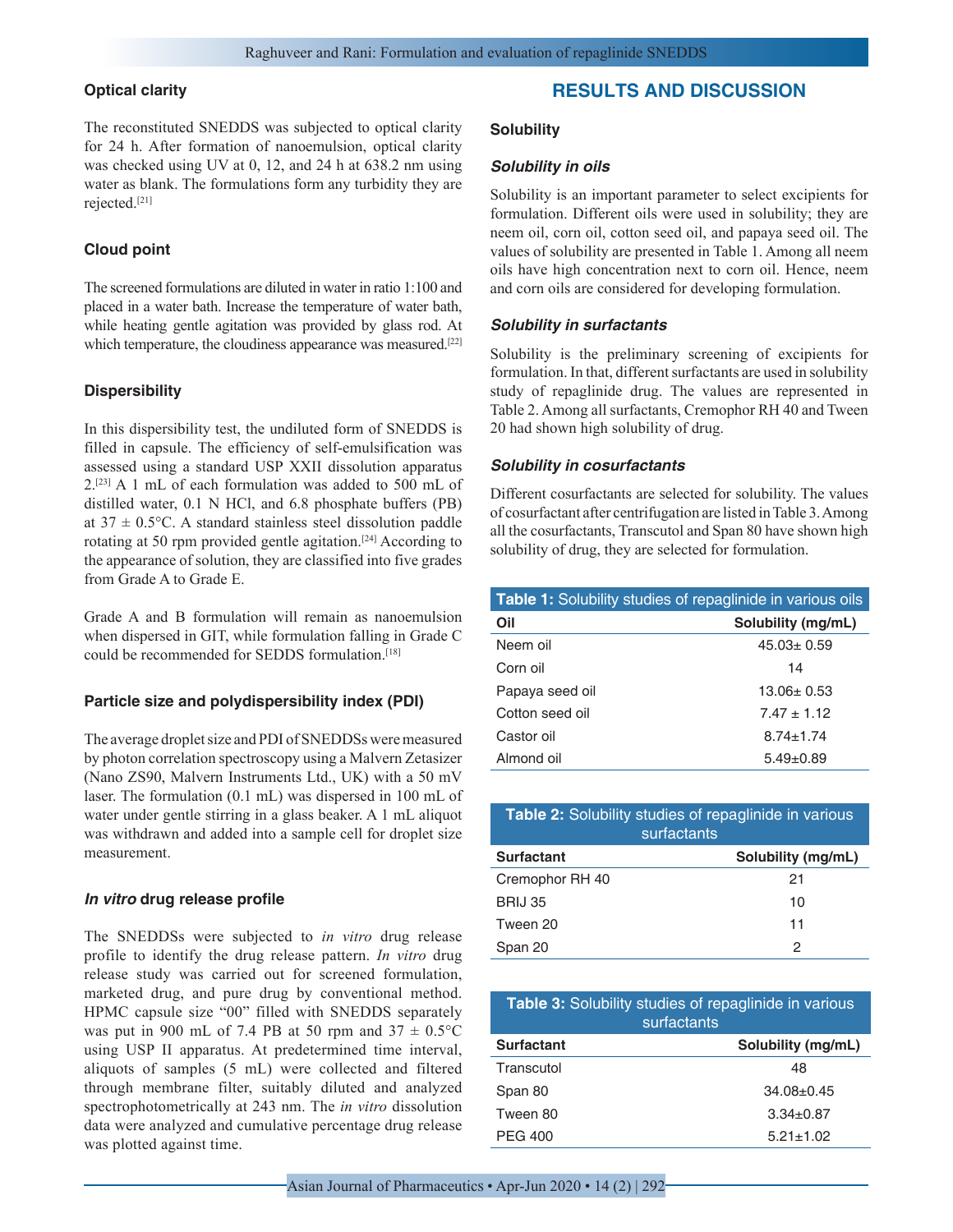#### **Construction of ternary phase diagrams**

The self-emulsification process of individual formulation depends on the individual concentration of oil, surfactant, and cosurfactant. The diagram was constructed to identify good emulsifying region. It is a clear isotropic region which was identified by optical observation and helps in selecting ratio of excipients.[25]

From the solubility data, neem oil was selected for formulation, Cremophor RH 40 and Brij 35 were selected as surfactant, Transcutol and Span 80 were selected as cosurfactant. The oils are titrated with different Smix ratio from 1:1 to 1:9 and 2:1 to 9:1. The neem oil has ability to form clear nanoemulsion when mixed with Smix of Cremophor RH 40 and Span 80 forms nanoemulsion at 4:1–7:1 and subjected to ternary diagrams [Figure 1-5]. From the ternary phase diagrams, seven formulation ratios were selected and presented in Table 4.



**Figure 1:** Pseudoternary phase diagram of neem oil with Cremophor RH 40:Span 80 (4:1)



**Figure 2:** Pseudoternary phase diagram of neem oil with Cremophor RH 40:Span 80 (5:1)

#### **Percent transmittance**

All selected formulations are subjected to percent transmittance and values are presented in Table 5. The values of percent transmittance show F1, F2, F6, and F7 highest percent transmittance. The value which is  $>98\%$ shows that the particles present in formulation are in nanometric scale. These formulations have more efficiency to form SNEDDS.

## **SET**

SET proves that efficiency of ratio to form nanoemulsion on mild agitations. The time required to form emulsion are represented in Table 6. From the percent transmittance values, the four formulations are subjected to SET. SET will explore time needed for emulsification process under gentle mixing, in addition to it will also ensure no further precipitation of dispersed o/w emulsion. Form the SET values we can observe that, increase in surfactant concentration leads to high SET which shows delay in dispersion of formulation. Cremophor



**Figure 3:** Pseudoternary phase diagram of neem oil with Cremophor RH 40:Span 80 (6:1)



**Figure 4:** Pseudoternary phase diagram of neem oil with Cremophor RH 40:Span 80 (7:1)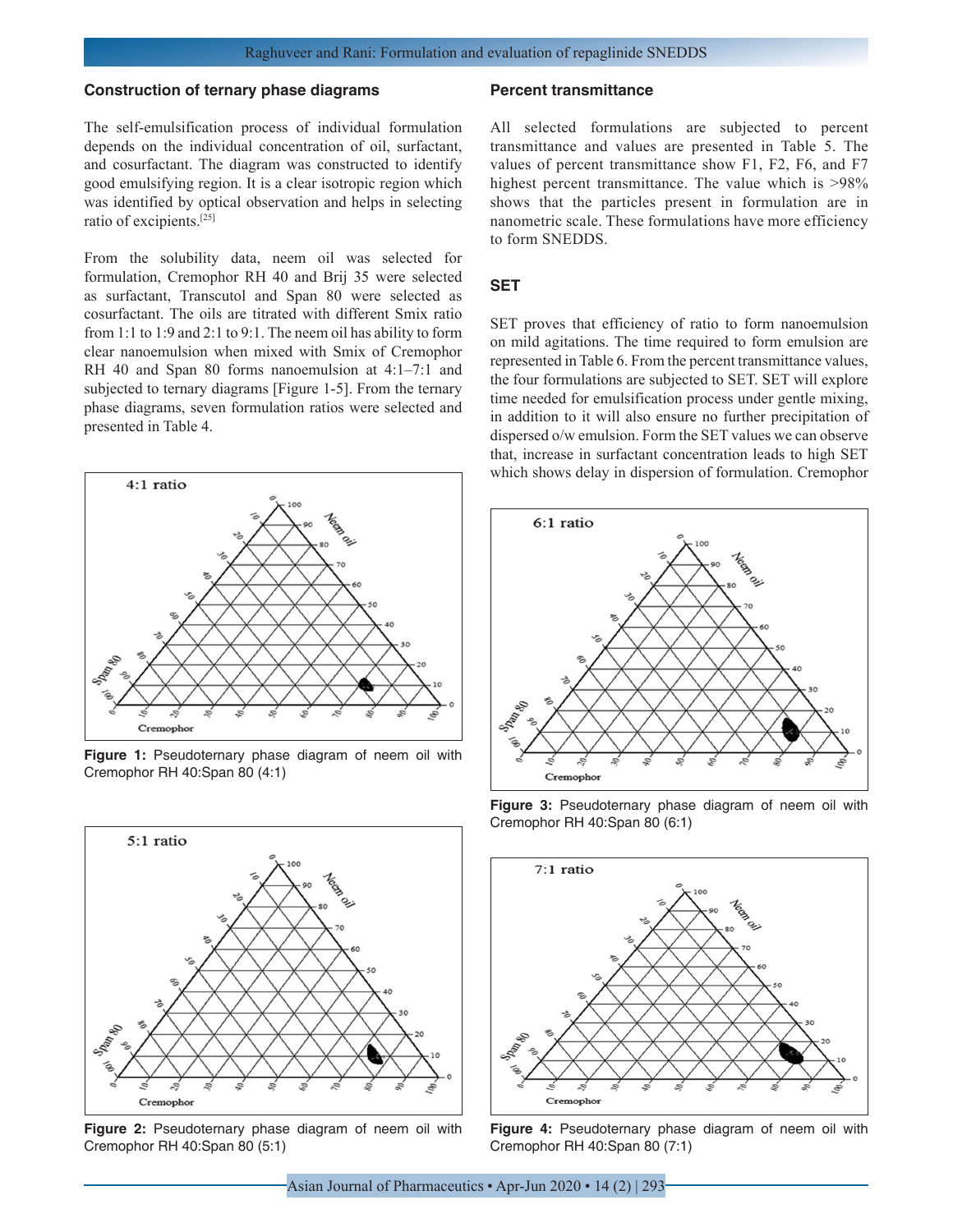RH 40 was used as surfactant in formulation when it gets contact with water it form gel-like intermediate structures which forms nanoemulsion very slowly.<sup>[26]</sup>

## **Phase separation, cloud point, and precipitation**

After the formation of emulsion, there must be no phase separation. We observed that there are no phase separation and no precipitation in formulations. The cloud point is measurement at which temperature the clear solution turns into cloudiness. It occurs due to dehydration of polyethylene group of the non-ionic surfactants with a resulting decrease in the surfactant hydrophilic–lipophilic balance values. The cloud points of all formulations are very high, thus sufficiently stable when after administration into body.<sup>[27,28]</sup> The values of cloud point and phase separation are presented in Table 7.



**Figure 5:** *In vitro* drug release profile

| <b>Table 4:</b> Selected ratios from ternary phase diagrams |          |                                        |                           |  |
|-------------------------------------------------------------|----------|----------------------------------------|---------------------------|--|
| Code                                                        | Neem oil | <b>Surfactant</b><br>(Cremophor RH 40) | Cosurfactant<br>(Span 80) |  |
| F <sub>1</sub>                                              | 12       | 71                                     | 17                        |  |
| F <sub>2</sub>                                              | 13       | 70                                     | 17                        |  |
| F <sub>3</sub>                                              | 9        | 70                                     | 21                        |  |
| F <sub>4</sub>                                              | 11       | 71                                     | 18                        |  |
| F <sub>5</sub>                                              | 15       | 74                                     | 11                        |  |
| F <sub>6</sub>                                              | 11       | 78                                     | 11                        |  |
| F7                                                          | 15       | 71                                     | 14                        |  |

| <b>Table 5: Values of percent transmittance</b> |                                 |  |  |  |
|-------------------------------------------------|---------------------------------|--|--|--|
| Code                                            | Values of percent transmittance |  |  |  |
| F <sub>1</sub>                                  | 99.2                            |  |  |  |
| F <sub>2</sub>                                  | 98.3                            |  |  |  |
| F <sub>3</sub>                                  | 83.4                            |  |  |  |
| F <sub>4</sub>                                  | 88.9                            |  |  |  |
| F <sub>5</sub>                                  | 94.3                            |  |  |  |
| F <sub>6</sub>                                  | 90.2                            |  |  |  |
| F7                                              | 95.4                            |  |  |  |

#### **Particle size**

Formulations showing high % transmittance (F1, F2, F6, and F7) were subjected to droplet size determination of dispersed. The results are given in Table 8 showing that all the formulations were in nanometer size range. PDI which reflects uniformity of diameter was also found to be low, indicating most of the dispersed phase present in nano size. The droplet size of formulations is a very important parameter because it decides rate and extent of drug release which will dictate drug absorption of repaglinide. It is observed that formulations were having small droplet size which results in possessing larger surface area, larger surface area leads to enhanced drug dissolution there by enhanced drug absorption.[29]

#### *In vitro* **drug release profile**

Different repaglinide SNEDDS formulations were filled in hard gelatin capsules which were explored for their *in vitro* dissolution profile along with marketed tablet formulation and pure repaglinide filled in capsule. The results are presented in Table 9. The *in vitro* drug release profile for SNEDDS is superior to pure drug and marketed formulation. In dissolution study, we seen that at end of the 1 h, only 62.9% and 32.28% were released from the marketed and pure drug,

| <b>Table 6:</b> Self-emulsification time |           |       |  |  |
|------------------------------------------|-----------|-------|--|--|
| Code                                     | SET (s)   | Grade |  |  |
| F1                                       | 80±1.3    | в     |  |  |
| F <sub>2</sub>                           | $77+2.67$ | R     |  |  |
| F <sub>6</sub>                           | $95+2$    | R     |  |  |
| F7                                       | $104 + 3$ | в     |  |  |

| Table 7: Phase separation, cloud point, and<br>precipitation |                                     |             |                      |  |
|--------------------------------------------------------------|-------------------------------------|-------------|----------------------|--|
| Code                                                         | <b>Phase separation Cloud point</b> |             | <b>Precipitation</b> |  |
| F1                                                           | X                                   | $79 + 1.11$ | XX                   |  |
| F <sub>2</sub>                                               | X                                   | $84 + 1.34$ | XX                   |  |
| F <sub>6</sub>                                               | x                                   | $84 + 1.34$ | XX                   |  |
| F7                                                           | x                                   | $80+1.78$   | XX.                  |  |

\*x: No phase separation, \*\*xx: No precipitation

| <b>Table 8: Particle size and PDI</b> |                         |            |  |  |
|---------------------------------------|-------------------------|------------|--|--|
| <b>Formulation code</b>               | Avg. particle size (nm) | <b>PDI</b> |  |  |
| F1                                    | 223                     | 0.357      |  |  |
| F <sub>2</sub>                        | 246                     | 0.384      |  |  |
| F <sub>6</sub>                        | 289                     | 0.404      |  |  |
| F7                                    | 221                     | 0.348      |  |  |

PDI: Polydispersibility index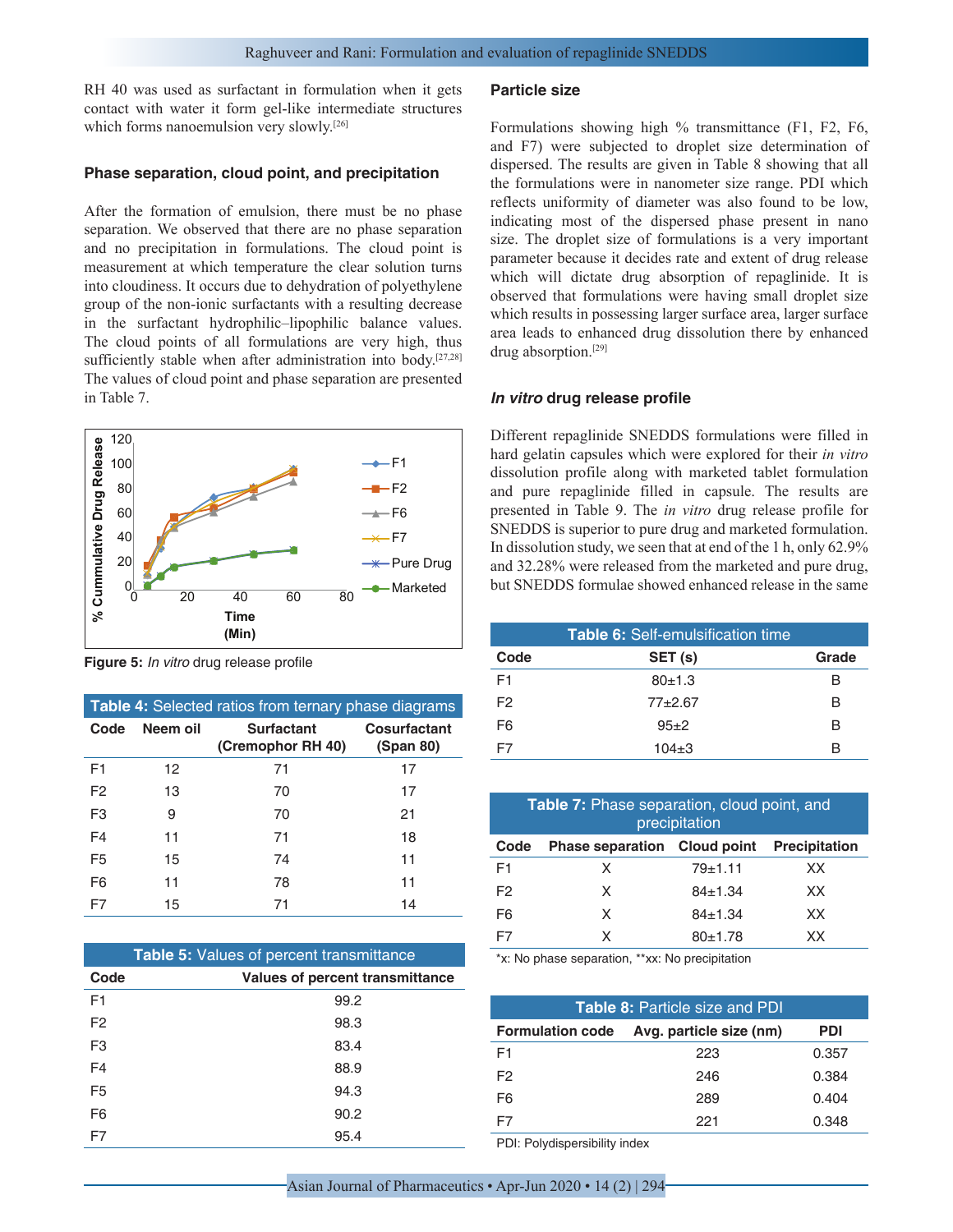Raghuveer and Rani: Formulation and evaluation of repaglinide SNEDDS

| <b>Table 9:</b> In vitro drug release profile |                  |                  |                  |                  |                  |                   |
|-----------------------------------------------|------------------|------------------|------------------|------------------|------------------|-------------------|
| <b>Formulation code</b>                       | Time (min)       |                  |                  |                  |                  |                   |
|                                               | 5                | 10               | 15               | 30               | 45               | 60                |
| F <sub>1</sub>                                | $11.96 \pm 0.1$  | $34.09 \pm 0.8$  | $51.46 \pm 0.34$ | 75.324±0.25      | $83.59 + 0.45$   | $98.983 \pm 0.15$ |
| F <sub>2</sub>                                | $19.47 + 0.1$    | $40.31 \pm 0.21$ | $59.17 \pm 0.18$ | $66.96 \pm 0.37$ | $82.38 \pm 0.16$ | $96.17 \pm 0.29$  |
| F <sub>6</sub>                                | $12.56 \pm 0.14$ | $41.08 \pm 0.12$ | $50.64 \pm 0.24$ | $63.5 \pm 0.32$  | 76.39±0.21       | $88.42 \pm 0.16$  |
| F 7                                           | $13.07+0.11$     | $35.1 \pm 0.25$  | $51.45 \pm 0.11$ | $71.19 \pm 0.24$ | $83.26 \pm 0.32$ | $98.69 \pm 0.19$  |
| Marketed                                      | $9.72 \pm 0.2$   | 19.354±0.34      | $30.65 \pm 0.43$ | $49.58 \pm 0.13$ | $54.52 \pm 0.32$ | $62.98 \pm 0.12$  |
| Pure drug                                     | $03.41 \pm 0.1$  | $11.27 \pm 0.14$ | $18.49 \pm 0.39$ | $23.75 \pm 0.25$ | $29.16 \pm 0.17$ | $32.28 \pm 0.23$  |

\**n*=6

time period. More than 95% of repaglinide was released from the F1, F2, and F7 formulation. Repaglinide dissolved and released from SNEDDS reached  $98.983 \pm 0.15\%$  for formula F1,  $96.17 \pm 0.29\%$  for formula F2,  $88.42 \pm 0.16\%$ for formula F6, and  $98.69 \pm 0.19\%$  for formula F7 within the 1h. This enhancement *in vitro* release rate and extent of repaglinide could be attributed to nanometric droplet size and spontaneous emulsification, which can be correlated to particle size analysis and % transmittance values. Along with the particle size, presentation of repaglinide in dissolved state also leads to enhancement of solubility, thereby increase in extent of dissolution. Among all formulations, F6 has exhibited decrease in extent of release when compared to other optimized formulations. This may be due to the higher surfactant concentration. This higher amount of surfactant resulting migration of certain surfactant into surrounding aqueous medium on dispersion. This migrated surfactant leads to the formation of micelles that can trap free drug resulting decreased drug release.[30]

## **CONCLUSION**

Formulation of repaglinide in SNEDDS can increase the solubility of drug which is responsible for its low bioavailability. In the present study we can observe that characteristics of formulation mainly depends on concentration and properties of formulation ingredients. Repaglinide SNEDDS formulated with neem oil, Cremophor RH 40 and Span 80 have shown 157% increase in *in-vitro* dissolution data when compared to marketed formulation which can be attributed to its small droplet size.

## **REFERENCES**

- 1. Amidon GL, Lennernas H, Shah VP. A theoretical basis for a biopharmaceutic drug classification: The correlation of *in vitro* drug product dissolution and *in vivo* bioavailability. Pharm Res 1995;12:413-20.
- 2. Bhatt PP. Osmotic Drug Delivery Systems for Poorly Soluble Drugs. The Drug Delivery Companies Report

Autumn/Winter. Oxford, UK: PharmaVentures Ltd.; 2004. p. 26-9.

- 3. Aungst B. Novel formulation strategies for improving oral bioavailability of drugs with poor membrane permeation or presystemic metabolism. J Pharm Sci 1993;83:979-87.
- 4. Pouton CW. Lipid formulations for oral administration of drugs: Non-emulsifying, self-emulsifying and 'selfmicroemulsifying' drug delivery systems. Eur J Pharm Sci 2000;11:93-8.
- 5. O'Driscoll CM. Lipid-based formulations for intestinal lymphatic delivery. Eur J Pharm Sci 2002;15:405-15.
- 6. Porter CJ, Trevaskis NL, Charman WN. Lipids and lipid-based formulations: Optimizing the oral delivery of lipophilic drugs. Nat Rev Drug Discov 2007;6:231-48.
- 7. Nazzal S, Smalyukh II, Lavrentovich OD, Khan MA. Preparation and *in vitro* characterization of a eutectic based semisolid self-nanoemulsified drug delivery system (SNEDDS) of ubiquinone: Mechanism and progress of emulsion formation. Int J Pharm 2002;235:247-65.
- 8. Kommuru T, Khan M, Reddy I. Self-emulsifying drug delivery systems (SEDDS) of coenzyme Q10: Formulation development and bioavailability assessment. Int J Pharm 2001;212:233-46.
- 9. Pouton CW. Self-emulsifying drug delivery systems: Assessment of the efficiency of emulsification. Int J Pharm 1985;27:335-48.
- 10. Arida AI, Al-Tabakha MM, Hamoury HA. Improving the high variable bioavailability of griseofulvin by SEDDS. Chem Pharm Bull (Tokyo) 2007;55:1713-9.
- 11. Wei L, Sun P, Nie S, Pan W. Preparation and evaluation of SEDDS and SMEDDS containing carvedilol. Drug Dev Ind Pharm 2005;31:785-94.
- 12. Ambavane V, Patil R, Ainapure SS. Repaglinide: A short acting insulin secretagogue for postprandial hyperglycaemia. J Postgrad Med 2002;48:246-8.
- 13. Jeevana JB, Sreelakshmi K. Design and evaluation of self-nanoemulsifying drug delivery system of flutamide. J Young Pharm 2011;3:4-8.
- 14. Huang J, Wang Q, Sun R, Li T, Xia N, Xia Q. A novel solid self-emulsifying delivery system (SEDS) for the encapsulation of linseed oil and quercetin: Preparation and evaluation. J Food Eng 2018;226:22-30.